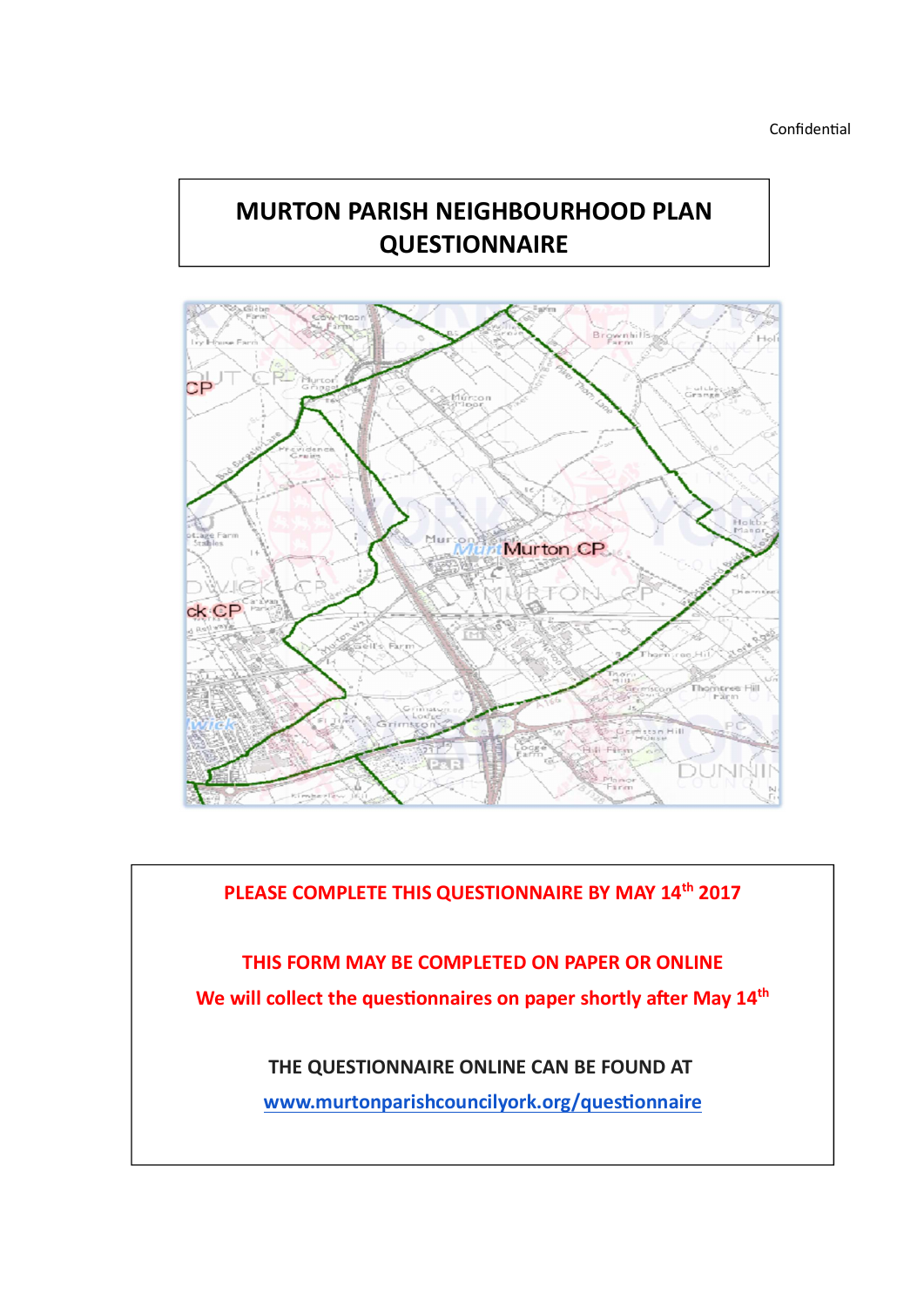### BACKGROUND INFORMATION

#### Murton is one of 11 parishes in York that has been allowed to create its own Neighbourhood Plan. It will form part of the bigger planning picture incorporating the National Policy

(https://www.gov.uk/guidance/national-planning-policy-framework) and the emerging City of York Local Plan (https://www.york.gov.uk/info/20051/planning\_policy/710/new\_local\_plan).

#### What is a Neighbourhood Plan?

Neighbourhood planning, part of the Government's Localism Act, is a new way for communities to decide the future of the places where they live and work. It allows us to make decisions about what is important and needs protecting, and what needs improving through the planning system.

#### Why are we producing a Neighbourhood Plan?

Murton already has a very successful Village Design Statement. However, this only influences decisions and doesn't apply to the entire area of the parish. A Neighbourhood Plan will go much further by ensuring that any changes or development in the future must be compliant with our wishes as a community.

#### What is the emerging City of York Local Plan?

The City of York Local Plan, which is being developed , will, when adopted, set strategic priorities for the whole city for the next 15-20 years. It forms the basis for planning decisions and will be reviewed at regular intervals. It will adhere to national policies. The City of York Council has been asking for comments on its proposals. Murton Parish is affected by them. One example is a proposal for a 5.5 hectare plot to the north of Grimston Bar (ST6), stretching down from the Hull Road towards Murton Way, has been designated for 20 000 sq m of light industrial use/ storage and distribution. The Plan is expected to be adopted next year.

#### What has the Parish Council done so far to prepare Murton's Neighbourhood Plan?

We applied to the City of York Council to produce a Neighbourhood Plan and, following statutory public consultation, obtained their agreement.

The Parish Council is responsible for producing the Plan and has set up a Working Party under the chairmanship of Cllr Richard Clancey to formulate proposals.

Early last year, we sent a questionnaire to every household and business in the Parish and had a helpful and encouraging response.

We have also been obtaining data about the Parish from the National Census and from the City Council's records and evidence base for the Local Plan, necessary evidence which is needed to support any proposals that we may make in our Neighbourhood Plan.

We held a Drop-In in September to describe the work done so far and to answer any questions that arose.

#### What are the next steps?

It is crucial to ensure that any recommendations that we make on the emerging City of York Local Plan and in our Neighbourhood Plan reflect your views. We are now asking you to complete a second questionnaire to explore further the views that you set out in the first one.

Then we will produce a first draft of the Neighbourhood Plan for the Parish and ask for comments.

#### Can I ask questions and make comments now?

YES! Please send questions and comments to Cllr Richard Clancey, Chairman of the Murton Neighbourhood Group Working Party.

Email: clanceyrichard@gmail.com Phone: 0780 953 1249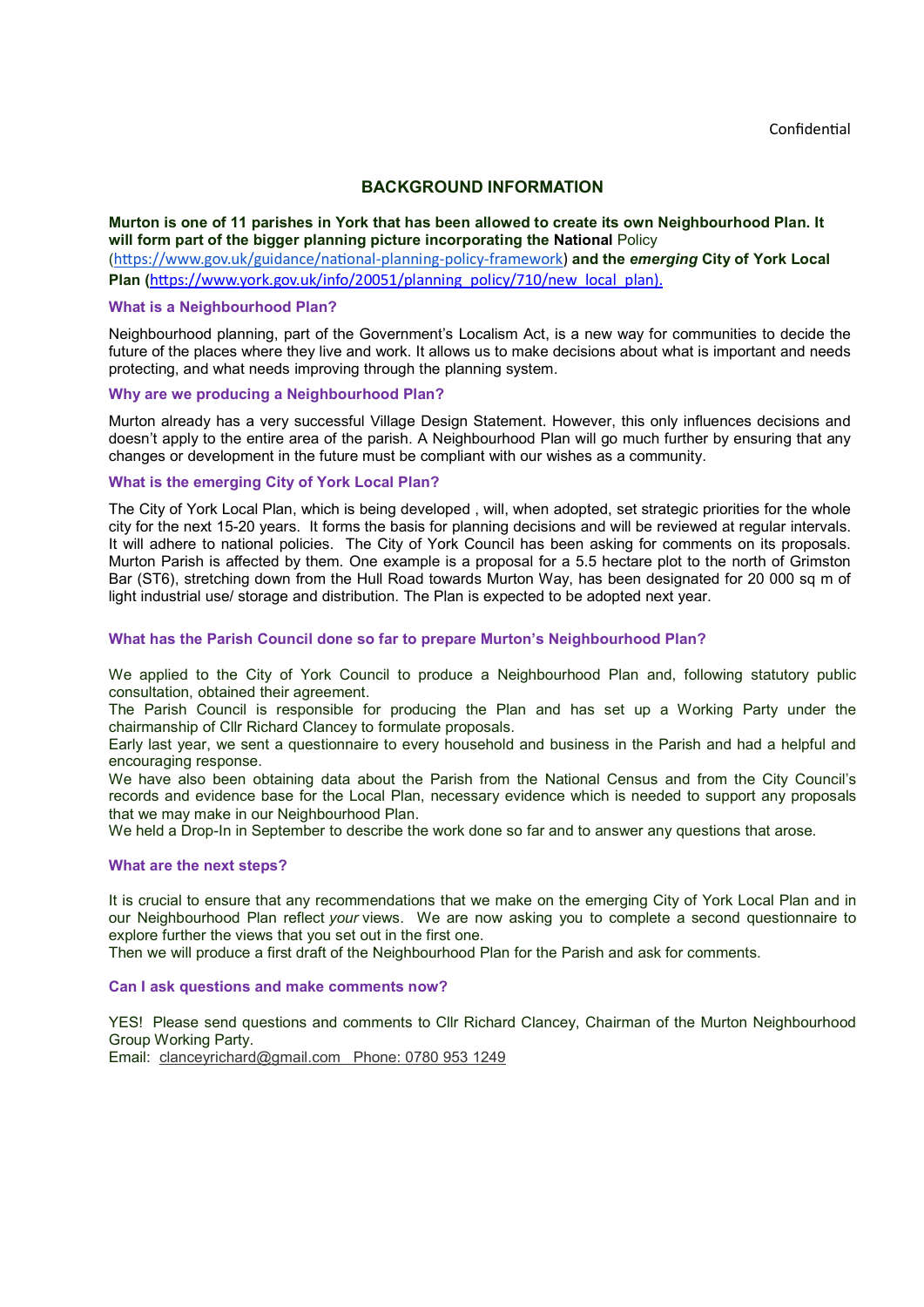# **QUESTIONNAIRE**

|                |         | <b>Living in the Parish</b>                                                                                            |         |                              |
|----------------|---------|------------------------------------------------------------------------------------------------------------------------|---------|------------------------------|
| 1.             |         | IN WHICH OF THESE DO YOU LIVE?                                                                                         |         |                              |
|                | $\Box$  | 1 - Smary Lane                                                                                                         | $\perp$ | 4 - Moor Lane                |
|                | $\perp$ | 2 - Murton Way                                                                                                         |         | 5 - Murton Garth             |
|                | П       | 3 - Main Street/Murton Lane                                                                                            | $\Box$  | 6 - Blue Coat                |
| 2.             |         | OVERALL, HOW SATISFIED OR DISSATISFIED ARE YOU WITH THE PARISH AS A PLACE TO LIVE?                                     |         |                              |
|                | П       | 1 - Very satisfied                                                                                                     | $\perp$ | 3 - Fairly dissatisfied      |
|                | П       | 2 - Fairly satisfied                                                                                                   | $\Box$  | 4 - Very dissatisfied        |
| <b>Housing</b> |         |                                                                                                                        |         |                              |
| 3.             |         | WOULD YOU BE HAPPY TO SEE THE BOUNDARY OF THE VILLAGE EXPANDED TO ALLOW A LIMITED<br>NUMBER OF NEW HOUSES TO BE BUILT? |         |                              |
|                | $\perp$ | $1 - Yes$                                                                                                              | $\Box$  | $2 - No$                     |
| 4.             |         | IF YES, WOULD YOU PREFER TO SEE THE HOUSES TO BE                                                                       |         |                              |
|                | $\perp$ | Starter/Affordable houses                                                                                              | $\Box$  | Social housing               |
|                | П       | 2-3 bedroom houses                                                                                                     | $\Box$  | Retirement/Sheltered housing |
|                | П       | 4-5 bedroom houses                                                                                                     |         |                              |
| 5.             |         | IF YOU ANSWERED YES TO QUESTION 3, WOULD YOU OR A RELATIVE BE INTERESTED IN<br><b>BUYING/RENTING ONE?</b>              |         |                              |
|                | П       | $1 - Yes$                                                                                                              |         | $2 - No$                     |
| 6.             |         | IF YOU ANSWERED YES TO QUESTION 5, WHICH TYPE OF HOUSE WOULD YOU CHOOSE?                                               |         |                              |
|                | П       | Starter/Affordable houses                                                                                              |         | Social housing               |
|                | П       | 2-3 bedroom houses                                                                                                     | $\Box$  | Retirement/Sheltered housing |
|                |         | 4-5 bedroom houses                                                                                                     |         |                              |

# The emerging City of York Local Plan

The emerging City of York Local Plan makes certain statements about the villages surrounding the City of York. For each of the following, do you agree with their view on a scale of 1-4 where 1 is Very important and 4 is Very unimportant.

7. The emerging City of York Local Plan emphasizes the importance of the Green Belt and that there should be no erosion of the green space between the village and the business/industrial areas. DO YOU CONSIDER THIS TO BE:

| $\Box$ 1 – Very important     | $\Box$ 3 – Somewhat unimportant |
|-------------------------------|---------------------------------|
| $\Box$ 2 – Somewhat important | $\Box$ 4 – Very unimportant     |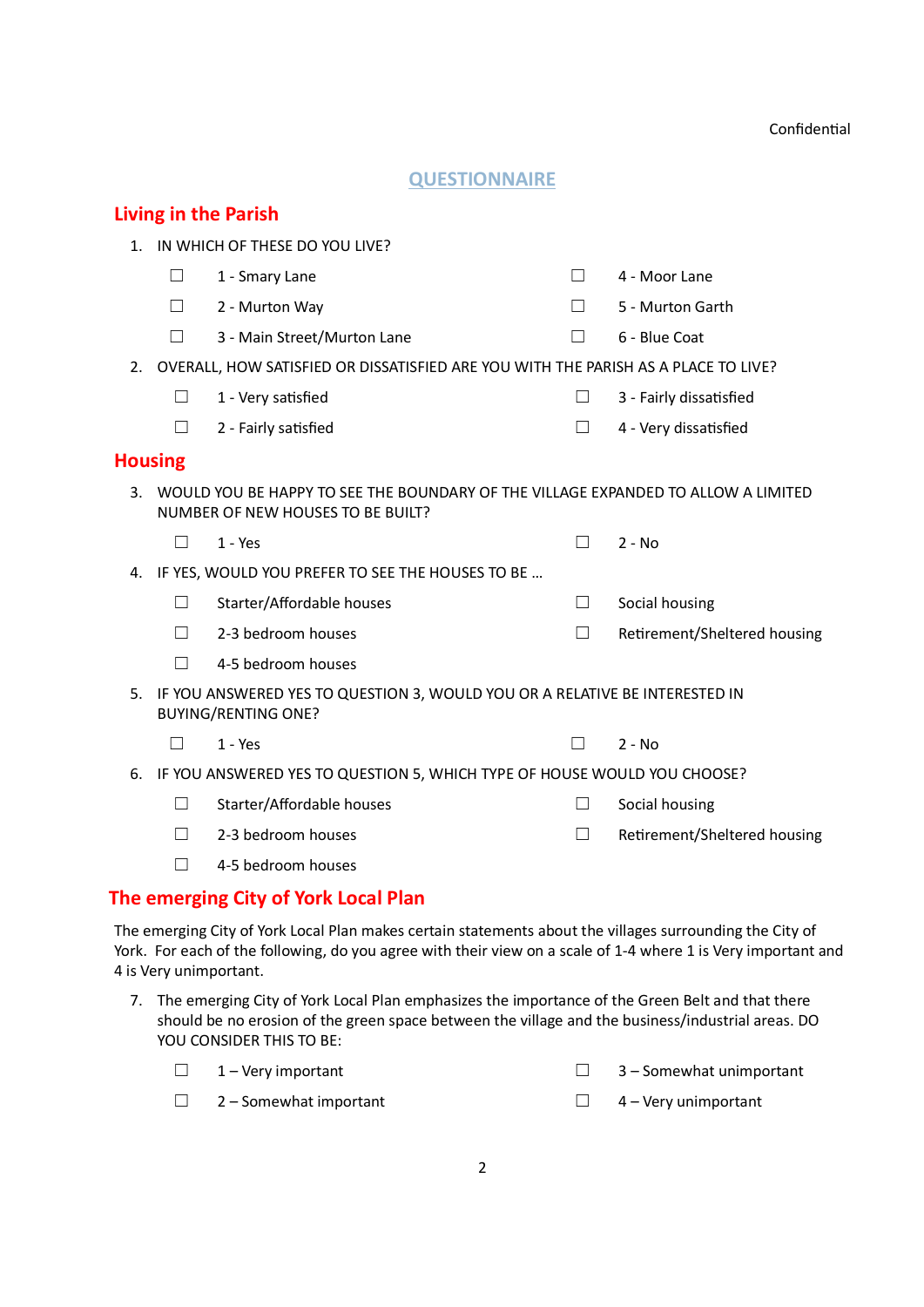| 8. |                       | The emerging City of York Local Plan also emphasizes the importance of the green space between the<br>village and Osbaldwick. DO YOU CONSIDER THIS TO BE: |         |                          |
|----|-----------------------|-----------------------------------------------------------------------------------------------------------------------------------------------------------|---------|--------------------------|
|    | $\Box$                | 1 - Very important                                                                                                                                        | $\Box$  | 3 - Somewhat unimportant |
|    | Ш                     | 2 - Somewhat important                                                                                                                                    | $\Box$  | 4 - Very unimportant     |
|    | <b>Communications</b> |                                                                                                                                                           |         |                          |
| 9. |                       | HOW SATISFIED ARE YOU WITH YOUR BROADBAND SERVICE IN THIS PARISH?                                                                                         |         |                          |
|    | $\Box$                | 1 - Very satisfied                                                                                                                                        | ш       | 3 - Fairly dissatisfied  |
|    | H                     | 2 - Fairly satisfied                                                                                                                                      |         | 4 - Very dissatisfied    |
|    |                       | 10. HOW SATISFIED ARE YOU WITH YOUR CELLULAR 'PHONE RECEPTION IN THIS PARISH?                                                                             |         |                          |
|    | $\Box$                | 1 - Very satisfied                                                                                                                                        | $\Box$  | 3 - Fairly dissatisfied  |
|    | $\Box$                | 2 - Fairly satisfied                                                                                                                                      | $\Box$  | 4 - Very dissatisfied    |
|    | <b>Parish Council</b> |                                                                                                                                                           |         |                          |
|    |                       | 11. DO YOU READ ABOUT THE WORK OF THE PARISH COUNCIL ON THE NOTICE BOARDS?                                                                                |         |                          |
|    | $\blacksquare$        | 1 - Regularly                                                                                                                                             |         | 3 - Never                |
|    | П                     | 2 - Sometimes                                                                                                                                             |         |                          |
|    |                       | 12. DO YOU READ ABOUT THE WORK OF THE PARISH COUNCIL ON THEIR WEBSITE?                                                                                    |         |                          |
|    | $\Box$                | 1 - Regularly                                                                                                                                             | $\perp$ | 3 - Never                |
|    | H                     | 2 - Sometimes                                                                                                                                             |         |                          |
|    |                       | <b>Anti-Social behaviour in the Parish</b>                                                                                                                |         |                          |
|    |                       | DO YOU AGREE OR DISAGREE WITH THE FOLLOWING STATEMENTS:                                                                                                   |         |                          |
|    |                       | 13. I am concerned about BURGLARIES in the Parish                                                                                                         |         |                          |
|    | $\Box$                | 1 - Strongly agree                                                                                                                                        | $\Box$  | 3 - Somewhat disagree    |
|    | ப                     | 2 - Somewhat agree                                                                                                                                        | $\Box$  | 4 - Strongly disagree    |
|    |                       | 14. I am concerned about CAR CRIME in the Parish                                                                                                          |         |                          |
|    | $\mathsf{L}$          | 1 - Strongly agree                                                                                                                                        | $\Box$  | 3 - Somewhat disagree    |
|    | $\perp$               | 2 - Somewhat agree                                                                                                                                        | $\Box$  | 4 - Strongly disagree    |
|    |                       | 15. I am concerned about DOG FOULING in the Parish                                                                                                        |         |                          |
|    | $\Box$                | 1 - Strongly agree                                                                                                                                        | $\Box$  | 3 - Somewhat disagree    |
|    | H                     | 2 - Somewhat agree                                                                                                                                        |         | 4 - Strongly disagree    |
|    |                       | 16. I am concerned about FLY TIPPING in the Parish                                                                                                        |         |                          |
|    | ⊔                     | 1 - Strongly agree                                                                                                                                        | $\perp$ | 3 - Somewhat disagree    |
|    | $\perp$               | 2 - Somewhat agree                                                                                                                                        | $\Box$  | 4 - Strongly disagree    |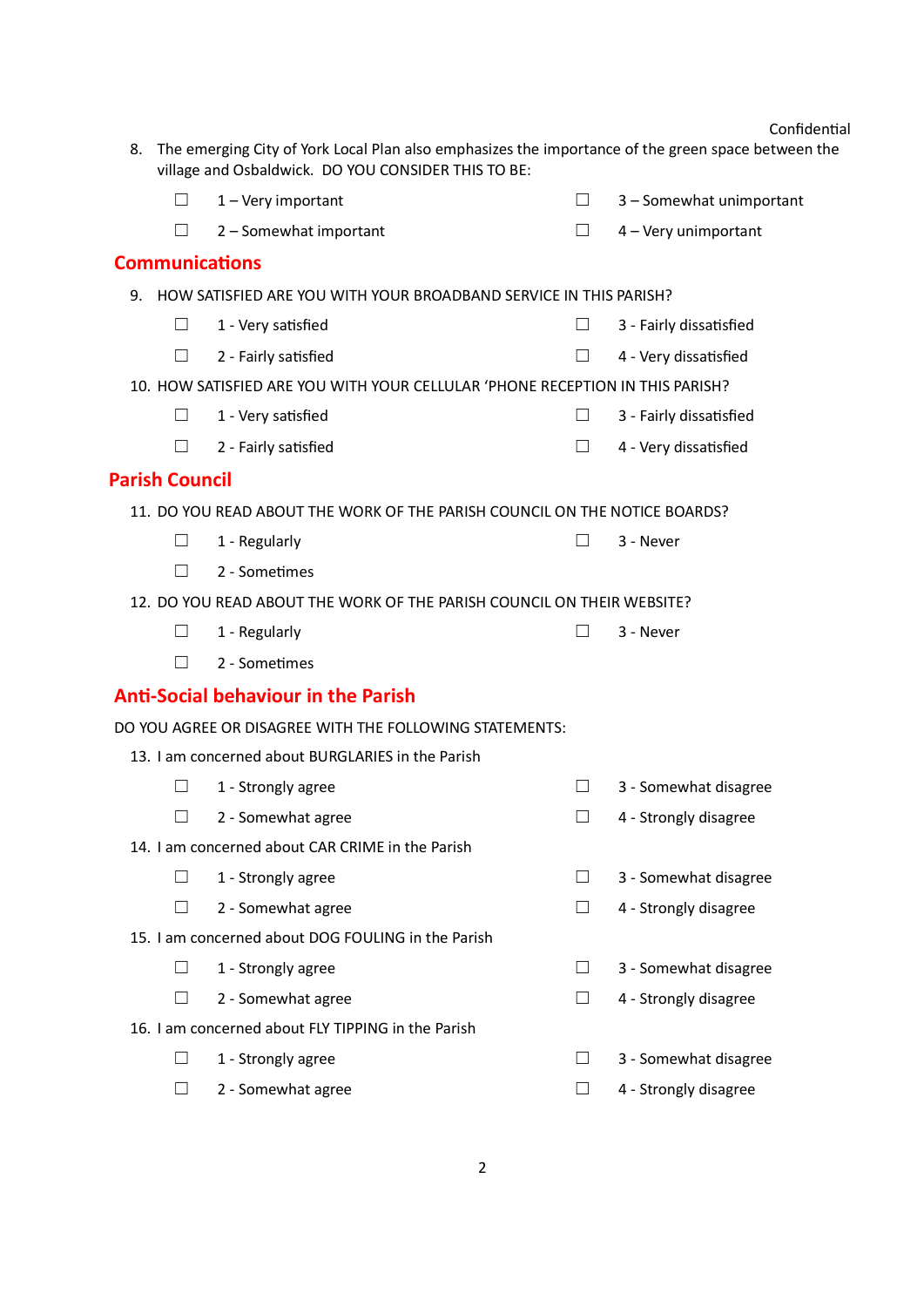|  | 17. I am concerned about LITTER in the Parish |  |  |
|--|-----------------------------------------------|--|--|
|  |                                               |  |  |

| $\perp$        | 1 - Strongly agree                                                                                                                                                                                                                                                                                                                                                                                                                                                                                                                                                                                                                                                                                                                                                                                                                                                                                                                                                                                                                    | $\Box$ | 3 - Somewhat disagree |
|----------------|---------------------------------------------------------------------------------------------------------------------------------------------------------------------------------------------------------------------------------------------------------------------------------------------------------------------------------------------------------------------------------------------------------------------------------------------------------------------------------------------------------------------------------------------------------------------------------------------------------------------------------------------------------------------------------------------------------------------------------------------------------------------------------------------------------------------------------------------------------------------------------------------------------------------------------------------------------------------------------------------------------------------------------------|--------|-----------------------|
| $\perp$        | 2 - Somewhat agree                                                                                                                                                                                                                                                                                                                                                                                                                                                                                                                                                                                                                                                                                                                                                                                                                                                                                                                                                                                                                    |        | 4 - Strongly disagree |
|                |                                                                                                                                                                                                                                                                                                                                                                                                                                                                                                                                                                                                                                                                                                                                                                                                                                                                                                                                                                                                                                       |        |                       |
| $\Box$         | 1 - Strongly agree                                                                                                                                                                                                                                                                                                                                                                                                                                                                                                                                                                                                                                                                                                                                                                                                                                                                                                                                                                                                                    | $\Box$ | 3 - Somewhat disagree |
| Ш              | 2 - Somewhat agree                                                                                                                                                                                                                                                                                                                                                                                                                                                                                                                                                                                                                                                                                                                                                                                                                                                                                                                                                                                                                    | $\Box$ | 4 - Strongly disagree |
| 19             | 18. I am concerned about OTHER ANTI-SOCIAL BEHAVIOUR in the Parish<br>If you have answered question 18, please say what other forms of anti-social behaviour concern you<br>DO YOU AGREE OR DISAGREE WITH THE FOLLOWING STATEMENTS:<br>20 I am concerned about the SPEEDING ALONG MURTON WAY, MURTON LANE, MOOR LANE<br>3 - Somewhat disagree<br>$\Box$<br>4 - Strongly disagree<br>$\perp$<br>21. I am concerned about the SPEEDING IN THE 30 MPH AREA OF THE VILLAGE<br>3 - Somewhat disagree<br>$\Box$<br>4 - Strongly disagree<br>$\Box$<br>If you are concerned about the speed of the traffic in the Parish, and if money became available, would you<br>22. CHICANES ON MURTON WAY AND MURTON LANE ON ENTERING THE VILLAGE?<br>$2 - No$<br>23. RUMBLES STICKS OR 'BUMPS' ON MURTON WAY AND MURTON LANE ON ENTERING THE VILLAGE?<br>$2 - No$<br>$\vert \ \ \vert$<br>24. If you consider speeding to be a problem, please comment on your answers to questions 22 and 23<br>25. I am concerned about PARKING IN THE ROAD/STREET |        |                       |
|                |                                                                                                                                                                                                                                                                                                                                                                                                                                                                                                                                                                                                                                                                                                                                                                                                                                                                                                                                                                                                                                       |        |                       |
|                |                                                                                                                                                                                                                                                                                                                                                                                                                                                                                                                                                                                                                                                                                                                                                                                                                                                                                                                                                                                                                                       |        |                       |
|                |                                                                                                                                                                                                                                                                                                                                                                                                                                                                                                                                                                                                                                                                                                                                                                                                                                                                                                                                                                                                                                       |        |                       |
| <b>Traffic</b> |                                                                                                                                                                                                                                                                                                                                                                                                                                                                                                                                                                                                                                                                                                                                                                                                                                                                                                                                                                                                                                       |        |                       |
|                |                                                                                                                                                                                                                                                                                                                                                                                                                                                                                                                                                                                                                                                                                                                                                                                                                                                                                                                                                                                                                                       |        |                       |
|                |                                                                                                                                                                                                                                                                                                                                                                                                                                                                                                                                                                                                                                                                                                                                                                                                                                                                                                                                                                                                                                       |        |                       |
|                |                                                                                                                                                                                                                                                                                                                                                                                                                                                                                                                                                                                                                                                                                                                                                                                                                                                                                                                                                                                                                                       |        |                       |
| $\Box$         | 1 - Strongly agree                                                                                                                                                                                                                                                                                                                                                                                                                                                                                                                                                                                                                                                                                                                                                                                                                                                                                                                                                                                                                    |        |                       |
| ш              | 2 - Somewhat agree                                                                                                                                                                                                                                                                                                                                                                                                                                                                                                                                                                                                                                                                                                                                                                                                                                                                                                                                                                                                                    |        |                       |
|                |                                                                                                                                                                                                                                                                                                                                                                                                                                                                                                                                                                                                                                                                                                                                                                                                                                                                                                                                                                                                                                       |        |                       |
| $\Box$         | 1 - Strongly agree                                                                                                                                                                                                                                                                                                                                                                                                                                                                                                                                                                                                                                                                                                                                                                                                                                                                                                                                                                                                                    |        |                       |
| Ш              | 2 - Somewhat agree                                                                                                                                                                                                                                                                                                                                                                                                                                                                                                                                                                                                                                                                                                                                                                                                                                                                                                                                                                                                                    |        |                       |
|                | agree with the installation of:                                                                                                                                                                                                                                                                                                                                                                                                                                                                                                                                                                                                                                                                                                                                                                                                                                                                                                                                                                                                       |        |                       |
|                |                                                                                                                                                                                                                                                                                                                                                                                                                                                                                                                                                                                                                                                                                                                                                                                                                                                                                                                                                                                                                                       |        |                       |
| H              | $1 - Yes$                                                                                                                                                                                                                                                                                                                                                                                                                                                                                                                                                                                                                                                                                                                                                                                                                                                                                                                                                                                                                             |        |                       |
|                |                                                                                                                                                                                                                                                                                                                                                                                                                                                                                                                                                                                                                                                                                                                                                                                                                                                                                                                                                                                                                                       |        |                       |
| $\Box$         | $1 - Yes$                                                                                                                                                                                                                                                                                                                                                                                                                                                                                                                                                                                                                                                                                                                                                                                                                                                                                                                                                                                                                             |        |                       |
|                | and/or suggest any alternative scheme:                                                                                                                                                                                                                                                                                                                                                                                                                                                                                                                                                                                                                                                                                                                                                                                                                                                                                                                                                                                                |        |                       |
|                |                                                                                                                                                                                                                                                                                                                                                                                                                                                                                                                                                                                                                                                                                                                                                                                                                                                                                                                                                                                                                                       |        |                       |
|                |                                                                                                                                                                                                                                                                                                                                                                                                                                                                                                                                                                                                                                                                                                                                                                                                                                                                                                                                                                                                                                       |        |                       |
|                |                                                                                                                                                                                                                                                                                                                                                                                                                                                                                                                                                                                                                                                                                                                                                                                                                                                                                                                                                                                                                                       |        |                       |
|                |                                                                                                                                                                                                                                                                                                                                                                                                                                                                                                                                                                                                                                                                                                                                                                                                                                                                                                                                                                                                                                       |        |                       |
|                | 1 - Strongly agree                                                                                                                                                                                                                                                                                                                                                                                                                                                                                                                                                                                                                                                                                                                                                                                                                                                                                                                                                                                                                    | $\Box$ | 3 - Somewhat disagree |
|                | 2 - Somewhat agree                                                                                                                                                                                                                                                                                                                                                                                                                                                                                                                                                                                                                                                                                                                                                                                                                                                                                                                                                                                                                    |        | 4 - Strongly disagree |

□ 4 - Strongly disagree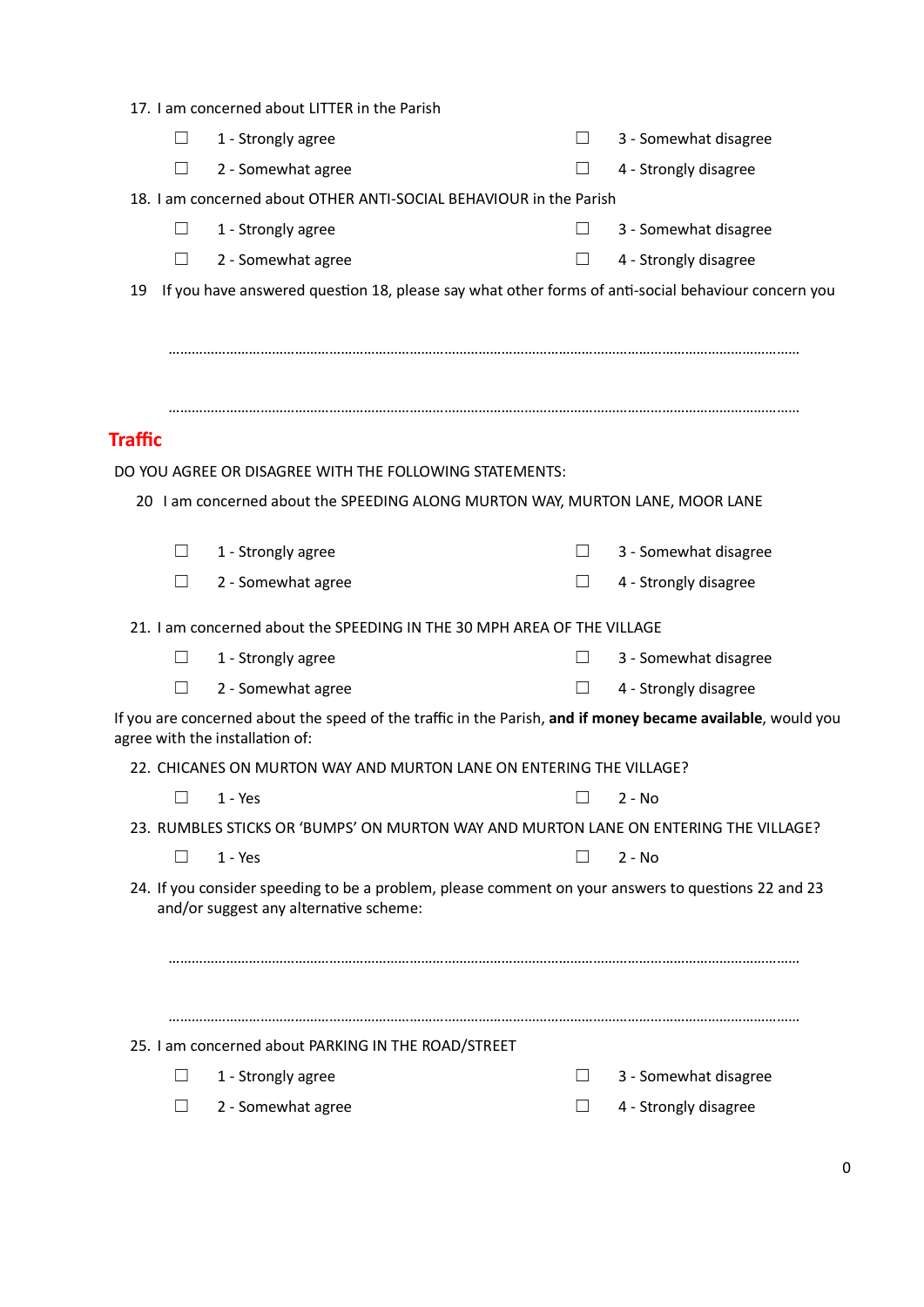|                         | 26. I am concerned about PARKING ON THE GRASS VERGES                                 |         |                       |
|-------------------------|--------------------------------------------------------------------------------------|---------|-----------------------|
| H                       | 1 - Strongly agree                                                                   | $\Box$  | 3 - Somewhat disagree |
|                         | 2 - Somewhat agree                                                                   | $\Box$  | 4 - Strongly disagree |
|                         | 27. I am concerned about LARGE VEHICLES (HGVs) DRIVING THROUGH THE VILLAGE AND LANES |         |                       |
| $\perp$                 | 1 - Strongly agree                                                                   | $\perp$ | 3 - Somewhat disagree |
| $\Box$                  | 2 - Somewhat agree                                                                   | $\perp$ | 4 - Strongly disagree |
|                         | 28. I am concerned about OTHER TRAFFIC ISSUES                                        |         |                       |
| $\mathbf{L}$            | 1 - Strongly agree                                                                   | $\perp$ | 3 - Somewhat disagree |
| ⊔                       | 2 - Somewhat agree                                                                   | $\Box$  | 4 - Strongly disagree |
|                         | If you have answered question 28, please say what the other traffic issues are       |         |                       |
|                         |                                                                                      |         |                       |
|                         |                                                                                      |         |                       |
|                         |                                                                                      |         |                       |
|                         |                                                                                      |         |                       |
| <b>Public Transport</b> |                                                                                      |         |                       |
|                         | 29. HOW OFTEN DO YOU USE THE BUS SERVICE TO YORK?                                    |         |                       |
|                         | 1 - Daily                                                                            |         | 4 - Occasionally      |
|                         | 2 - More than once a week                                                            |         | 5 - Never             |
| Ш                       | 3 - Weekly                                                                           |         |                       |
|                         | 30. IF YOU NEVER USE IT OR ONLY OCCASIONALLY, PLEASE EXPLAIN WHY                     |         |                       |
|                         |                                                                                      |         |                       |
|                         |                                                                                      |         |                       |
|                         |                                                                                      |         |                       |
|                         | 31. IF THERE WAS A MORE FREQUENT BUS SERVICE, WOULD YOU USE IT?                      |         |                       |
| $\mathsf{L}$            | 1 - Daily                                                                            |         | 4 - Occasionally      |
| $\Box$                  | 2 - More than once a week                                                            | П       | 5 - Never             |
| $\Box$                  | 3 - Weekly                                                                           |         |                       |
| <b>Footpaths</b>        |                                                                                      |         |                       |
|                         | 32. ARE YOU HAPPY WITH THE STATE OF THE FOOTPATHS IN THE PARISH?                     |         |                       |
|                         |                                                                                      |         |                       |
| $\mathbf{I}$            | $1 = Yes$                                                                            | П       | 2 - No                |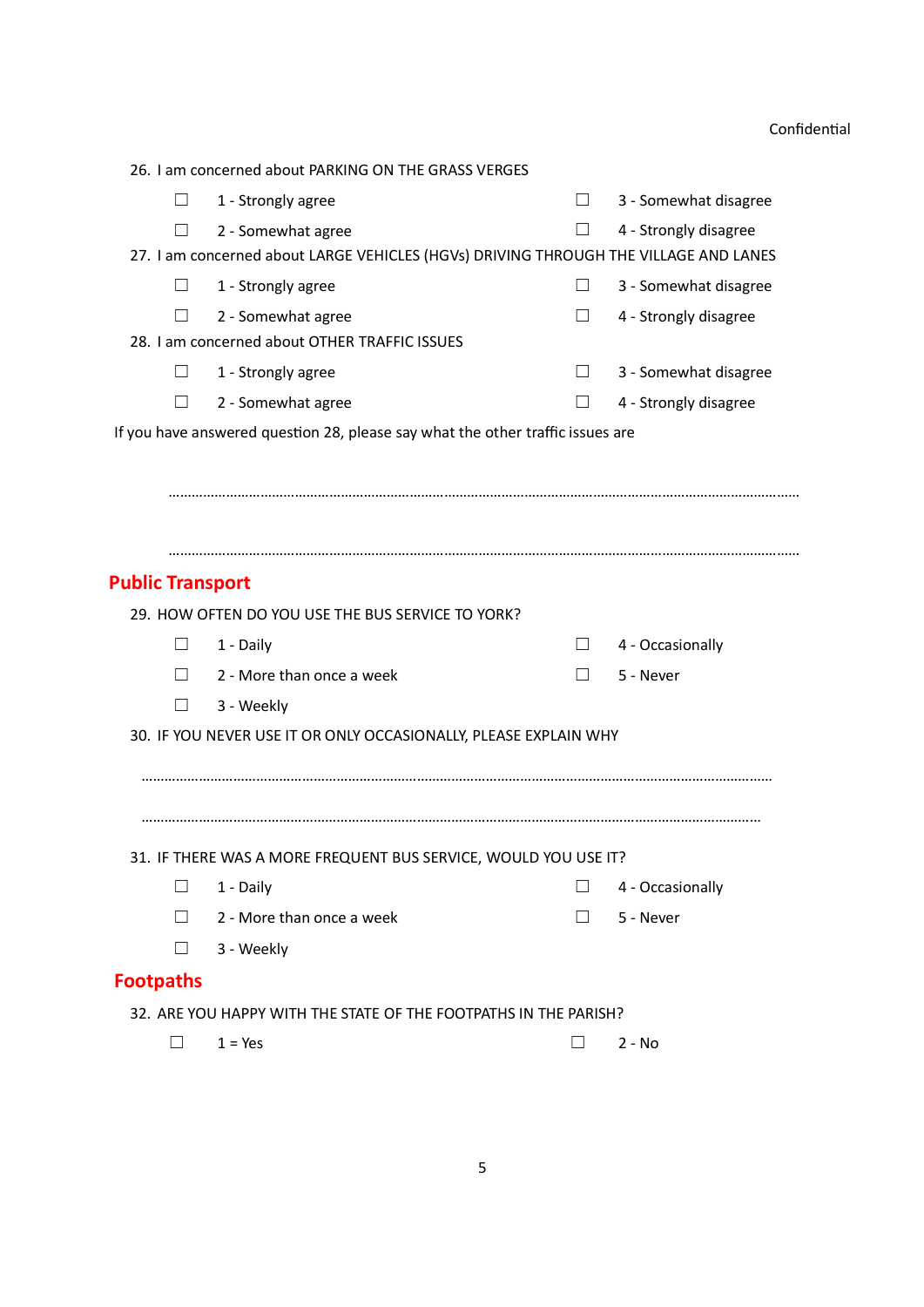| Confidential |  |
|--------------|--|
|              |  |

| <b>Rights of Way</b>    |                                                                     |                          |          |  |
|-------------------------|---------------------------------------------------------------------|--------------------------|----------|--|
|                         | 34. DO YOU KNOW ABOUT THE RIGHTS OF WAY IN THE PARISH?              |                          |          |  |
| $\perp$                 | $1 - Yes$                                                           | $\Box$                   | $2 - No$ |  |
|                         | 35. IF YES, HOW OFTEN DID YOU USE THEM OVER THE LAST TWELVE MONTHS? |                          |          |  |
| <b>Travel to school</b> |                                                                     |                          |          |  |
|                         | 36. DO YOU HAVE CHILDREN IN A NEARBY PRIMARY SCHOOL?                |                          |          |  |
| ш                       | $1 - Yes$                                                           | $\overline{\phantom{0}}$ | $2 - No$ |  |
|                         | 37. IF YES, ARE YOU SATISFIED WITH TRAVEL ARRANGEMENTS TO SCHOOL?   |                          |          |  |
| $\Box$                  | $1 - Yes$                                                           | $\Box$                   | $2 - No$ |  |
|                         | 38. IF YOU ANSWERED NO TO QUESTION 36, PLEASE SAY WHY               |                          |          |  |
|                         | 39. DO YOU HAVE CHILDREN IN A NEARBY SECONDARY SCHOOL?              |                          |          |  |
| $\mathsf{L}$            | $1 - Yes$                                                           |                          | $2 - No$ |  |
|                         | 40. IF YES, ARE YOU SATISFIED WITH TRAVEL ARRANGEMENTS TO SCHOOL?   |                          |          |  |
| $\mathbf{L}$            | $1 - Yes$                                                           | $\vert \ \ \vert$        | $2 - No$ |  |
|                         | 41. IF YOU ANSWERED NO TO QUESTION 39, PLEASE SAY WHY               |                          |          |  |
|                         |                                                                     |                          |          |  |
|                         |                                                                     |                          |          |  |

 $\Box$  1 - Yes  $\Box$  2 - No